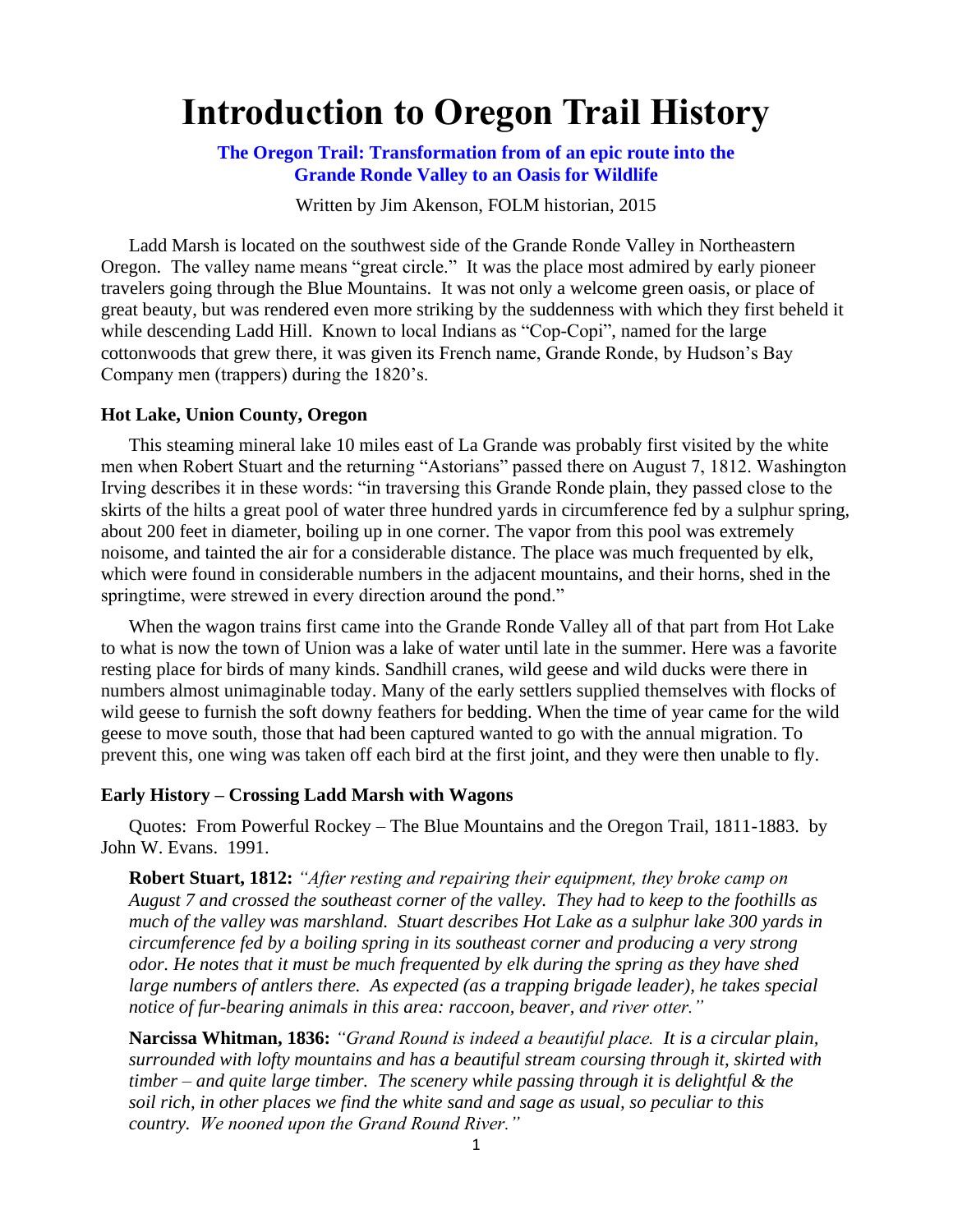*"The Cammas grows in abundance & it is the principal resort (food resource) of the Cayouses & many other tribes to obtain of it, of which they are very fond. It resembles an onion in shape and colour, when cooked it is very sweet and tastes like a fig. Their manner of cooking them is very curious. They dig a hole in the ground, throw in a heap of stones, heat them to a red heat, cover them with green grass, upon which they put the cammas & cover the whole with earth, when taken out it is black. This is the chief food of many tribes during winter."*

*"The morning Mr. McLeod remained behind (at or near present Ladd Marsh) in pursuit of game, and did not come into camp until we had made a long nooning (waiting for him). Began to feel a little concerned & it was proposed to send back in pursuit of him when, at about 3 pm he came into camp loaded with wild ducks having taken twentytwo. Here also Richard caught a fresh salmon which made us another good meal & if we had been out of provisions we could have made a dinner upon fresh water clams for the river (Grande Ronde) was full of them where we nooned."*

**Major Osborne Cross, 1849 (first military unit to travel the entire Oregon trail – supported by 700 horses, 1,200 mules, a lot of oxen, and 171 wagons).** *"We descended a mountain for a mile and a half which brought us to the Grande Ronde. At the base of the mountain we crossed a small brook (Ladd Creek) which came from the deep gorge to our left (Ladd Canyon). Water issues from the base of the mountains which completely surround the valley. It is, for a settlement, the prettiest place I have passed on the route. The only objection that can be made to this section is the difficulty in getting produce to the Columbia River. This could be easily remedied, and the day is not far distant, no doubt, when a railroad will overcome these objections. The distance here and The Dalles is about 200 miles and there is enough timber to here and there to build a railroad to the Atlantic Ocean.*" Cross was correct, but the railroad did not span the Grande Ronde Valley – cutting across Ladd Marsh until 1884, 35 years later.

**John Strachan, 1860\*:** *"Grande Ronde Valley is about eighteen miles long and fifteen miles wide. It is the place where several Indian tribes meet to trade, such as the Cayuse, Nez Perce, and the Walla Walla Indians meet the Snakes or Shoshones to trade salmon and horses for roots, skins, and elk and buffalo meat. This is decidedly the country for horses in numbers and variety of colors. One chief is said to have more than a thousand horses on these feed grounds"*

\* In a footnote, John W. Evans states that year-round settlement of the Grande Ronde Valley did not start until the next year (1861) and that prior to that the principle white occupants where former employees of the Hudson's Bay Company.

However, there are records indicating that at least one supply fort was present in the Grande Ronde Valley immediately prior to permanent settlement. The one most noted was located somewhere near the convergence of present-day Foothill Road and I-84. The fort was started by a man named Green Arnold and reportedly operated for 7 years from 1854 to 1861.

## **Settlement Period to Early Wildlife Management**

From the late 1880's until the drought period of the 1930's extensive wetland draining and stream re-channelization efforts dramatically altered wildlife use of the area now known as the Ladd Marsh Wildlife Area. It was estimated that the original Tule Lake in the south end of the Grande Ronde Valley was 20,000 acres. By 1948 the original lake had been reduced to just 400 acres. Generally, agency records are scant during this time period, however, Jerry Gildemeister was contracted by ODFW to conduct oral interviews of old-timers starting in 1989 who had